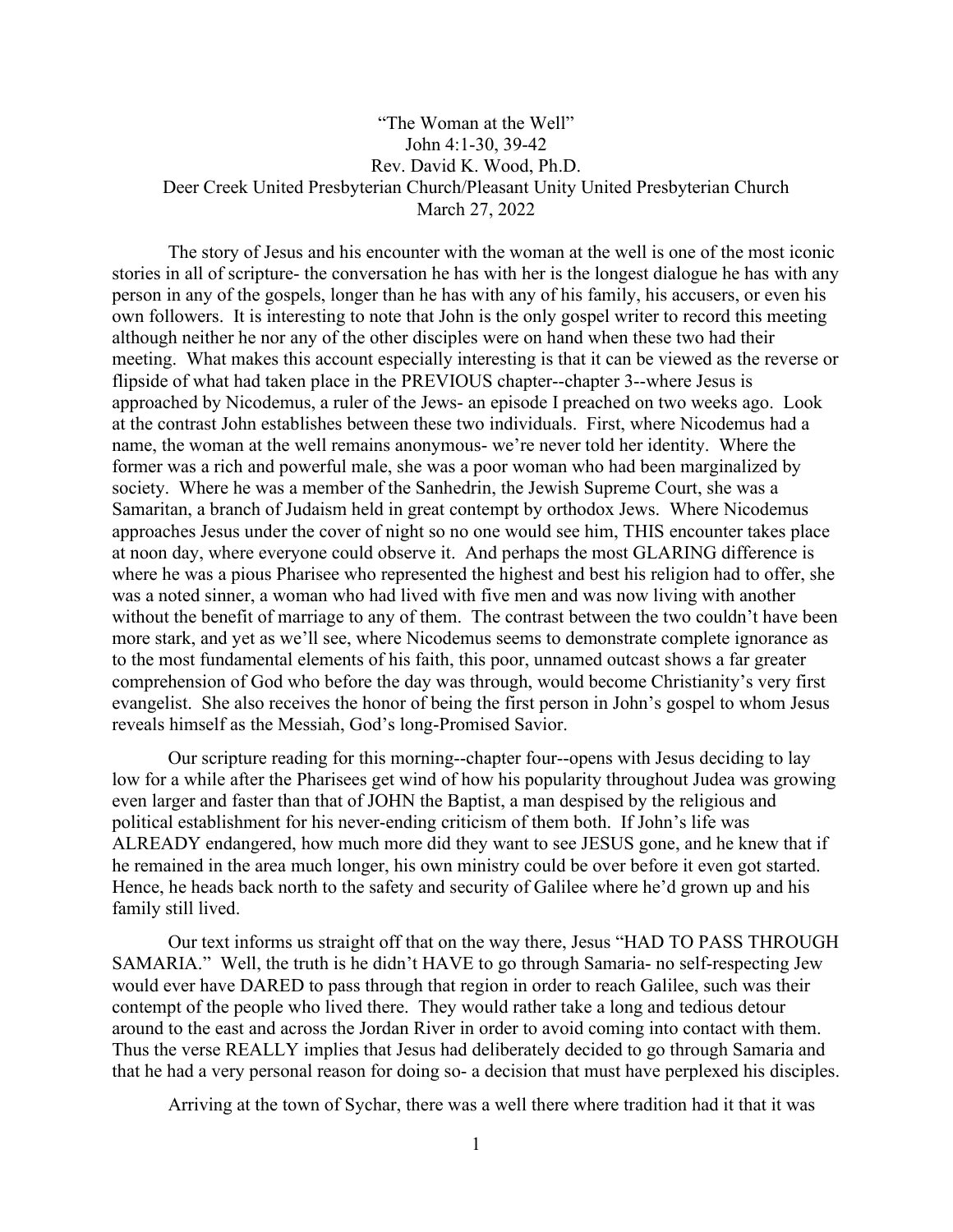the place the Patriarch Jacob first encountered Rachel many centuries before. Weary and thirsty from traveling those dusty desert roads during the hottest part of the day, Jesus sent his disciples into the city to buy groceries while he sat down and rested beside it. At the very same time, there came a woman to the well to draw water from it. Now it was the custom for the women of the town to fill their water jars early in the morning while it was still cool outside. It ALSO served as a meeting place for them to get together and socialize amongst themselves. However, because THIS woman was an outcast and had apparently no children or friends to speak of, she had to go when nobody else would be there and unfortunately , it was ALSO when heat of the noonday sun was most oppressive.

When the woman sees Jesus resting beside the well, she suddenly stops. Naturally, his needs must always come before her own and so she waits for him to help himself first. But that's when Jesus does the unexpected- rather than drawing the water himself, he asks if SHE might get it FOR HIM. Now this was a major breach of protocol; no Jew would EVER ask a Samaritan for ANYTHING, much less a drink of water. In that simple request, Jesus shattered all the social and cultural taboos that governed Jewish-Samaritan relations- gender discrimination, ritual purity, that is, sharing a drinking cup with a Samaritan, socio-economic poverty as any woman married five times was most likely to be poor, religious hostility, and the moral stigma of serial marriages.

Recognizing that Jesus was a Jew, she is taken aback and asks how he--a Jew--would ask of her—a WOMAN of all people—for a drink of water. Jesus responds, "If you knew the actual identity of who it is that makes such a request, you would have asked him and he would have given you LIVING water." She thinks that by "living water" Jesus was referring to moving water, that is, to water that flows continuously as in a spring or a stream as opposed to "standing" water" which one might find in a pool, a well or even a vessel such as a clay pot; water which if it remains undisturbed long enough could eventually grow stagnant and become undrinkable. She must think that Jesus knows of a greater source of such refreshing water and asks where it is located so she might get some there herself. She wants to know how it is he knows of BETTER water if even their forefather Jacob and his family came and drank from this well and even used it to water his animals with. His response is that everyone who drinks from that well will eventually thirst again, but whoever drinks from the water HE gives, will NEVER thirst again- it will become a spring welling up to eternal life. "Sir," she replied, "give me this water and then I'll never be thirsty again." Her thinking was that if she got a hold of this living water, she'd never have to drag herself outside in the heat of day to fill that heavy jug with water and then haul it back home any longer, relieving her of ONE MORE onerous burden in her life.

This woman makes the same mistake so many others do in John's gospel- those who are supposed to understand the meaning of Jesus' words haven't a clue as to the spiritual truths he is trying to communicate by them. In their blindness, Jesus' words are interpreted literally when he is purposely employing metaphors to convey deeper realities about God and our relationship to him. When Jesus told THE JEWS IN CHAPTER 2, "Destroy this Temple, and in three days I will raise it up," he was actually referring to his own body- to his future crucifixion and subsequent resurrection and not to Herod's great edifice that took years to construct. When he spoke to NICODEMUS of how one must be "born again" IN CHAPTER 3, we are told how our Lord was referring to a person's "spiritual" rebirth and not a physical one as the learned Pharisee and member of the Jewish Sanhedrin took it to mean. And then here IN CHAPTER 4, when Jesus refers to "living water," THIS WOMAN supposes that he is referring to PHYSICAL water,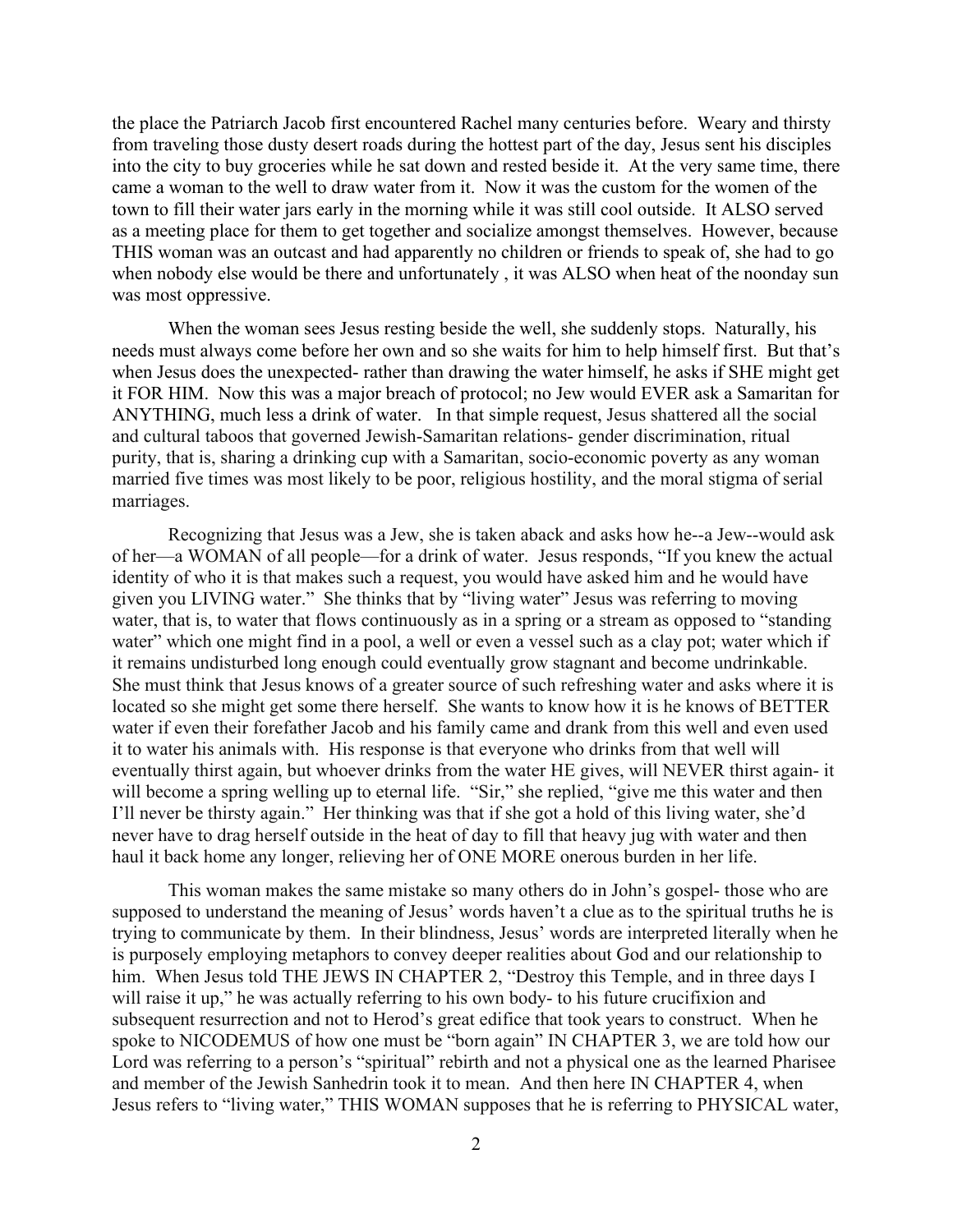the kind she had come to retrieve herself when he is actually speaking of that which will slake one's "spiritual" thirst and contribute to not just our physical life but MORE importantly, to ETERNAL life.

After introducing this notion of "living water," Jesus changes the subject and brings up a matter of a most intimate nature when he asks her to go and call her husband to come there; he says he wants to meet him. Of course she has no husband to speak of and she confesses as much, a matter of fact which Jesus was ALREADY aware of. Still, her truthfulness and honesty about about something so personal tells us something about the trust she is already developing between herself and him. Sensing that Jesus may actually be a prophet of God, she raises a major theological question, that which for centures had served as the major source of contention between the two peoples. She says, "Sir, I perceive that you are a prophet. Our fathers worshiped on this mountain (she was referring to Mt. Gerizim) but YOU say that Jerusalem is the place where men ought to worship." Knowing that there could only be one correct answer to her question, she's curious to see how he resolves this conumdrum- are the SAMARITANS correct in their understanding and worship of God or are the JEWS?

Christ's response is that the hour is coming when people will NO LONGER worship EITHER in Jerusalem--the City of David--or at Mt. Gerizim, the location and center of the Samaritan's temple worship. The time has arrived when people will worship the Father in both "spirit and in truth," the only TRUE worship which God has ever desired. In other words, the worship of God would no longer be confined to one group of persons at one specific mountain for God would be worshiped by ALL persons, regardless of who they were or where they happened to be. Furthermore, they would no longer require special temples with specific rituals led by a qualified priesthood to serve as intermediaries between themselves and God for EVERYONE would have direct and immediate access to him.

A little background information is required here. Jerusalem was the center of Judah's religious life and worship, as was Mt. Gerizim for the Samaritans. Similarly, each was convinced that THEY ALONE possessed a monopoly on the one TRUE God and that all the OTHERS were "false faiths." Therefore, among all the nations of the earth, they viewed THEMSELVES as the ONE TRUE PEOPLE of God, consigning the rest as heretics and idolators. But here was Jesus challenging that most sacredly-held belief when he says that the time was at hand when NEITHER Jerusalem NOR Mt. Gerizim would serve as the locus or center where man meets God. Furthermore, Jesus refers to God as his "FATHER," that is, in familiar terms, thus implying he knew God PERSONALLY. This ALSO overturned a central tenet of their beliefs. You see, to the Jews, when the Old Testament refers to God as "Father," it was always in connection to the NATION OF ISRAEL as God's "son" or "child" and never to any specific person or individual. They regarded God as much too holy and human beings as far too sinful to maintain any kind of PERSONAL or PRIVATE relationship with him. And what's more, Jesus also seems to suggest that that same relationship is now being made available to OTHERS AS WELL, that the hour has now come when God's exclusive relationship to the Jews has suddernly become an INCLUSIVE one, a loving, caring relationship that is now extended to people EVERYWHERE- SAMARITANS INCLUDED!

Thus when Jesus says that TRUE worship is to worship God "in Spirit and in truth," he was declaring the inauguration of an entirely new era in divine-human relations, a totally fresh beginning for the sons and daughters of God. Their oppressive system of formal laws and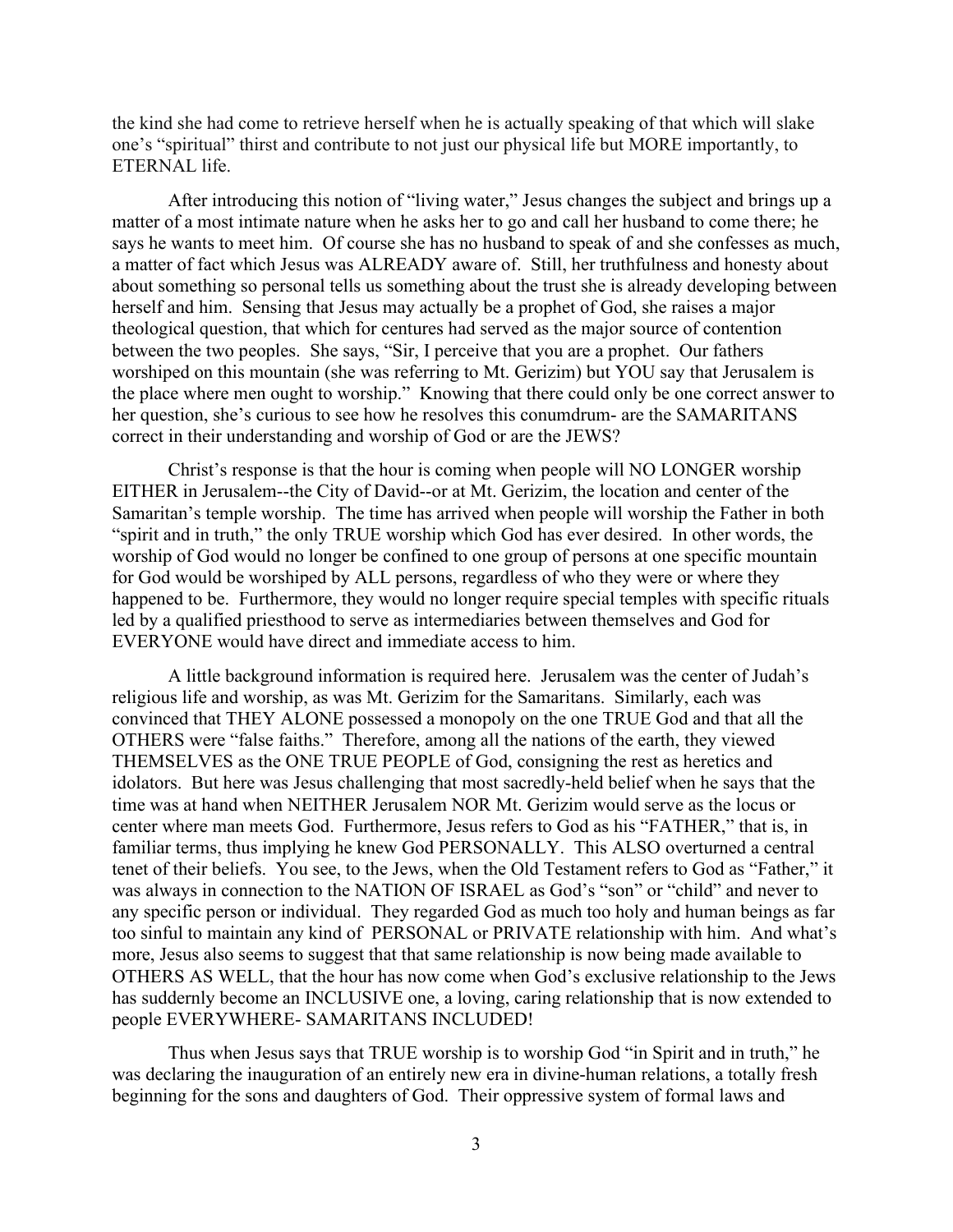external practices and religious rituals which for centuries had formed the cornerstone of Israel's life and identity has now been rendered null and void, replaced with a WHOLE NEW FREEDOM. No longer confined to a holy temple either in Jerusalem OR Mt. Gerizim, God can NOW be worshiped ANYWHERE. No longer would forgiveness be based upon offerings and sacrifices for now the ONLY offering and sacrifice God demands is that of one's own heart, nor would they need official priests to serve as intermediaries between themselves and God because people EVERY WHERE could now come directly and immediately into his holy presence by simply opening up their heart to him. Hence, OUR HEART--the CENTER of our being—has become God's NEW TEMPLE, his NEW HOME, indwelling both young and old, rich and poor, women as well as men, Samaritans and Jews alike.

The discussion up to this point now sets the stage for the most marvelous declaration in all the gospels. In response to this promise of a new relationship with God that is personal and all-inclusive, the woman replies, "I know that the Messiah is coming (he who is called Christ); when he comes, he will show us all things." That's when Jesus responds with the clearest and most self-revelatory of all his pronouncements, "I who speak to you am he." What makes this, the only confession of his messiahship in the entirel gospel of John, is that he expresses this acknowledgement, not before a Judean or Galileean, not even before his disciples, but to an unnamed SAMARITAN, what's more, to an unnamed SAMARITAN WOMAN, and what's EVEN more amazing, to an anonymous SINFUL SAMARITAN WOMAN.

At last the disciples return from their grocery run and upon seeing their master speaking to this woman, seem scandalized by it. While they were out securing "physical" bread for that day's sustenance, here Jesus was feeding her "spiritual" bread, that which would satisfy her hunger for a LIFETIME. They ask no questions as they are even too embarrassed to say anything. Overwhelmed and excited by this encounter with Jesus, she immediately takes off, headed for the center of the city to tell anyone with ears to hear, "Come, see a man who told me all that I ever did. Can this be the Christ" In her haste to get the word out, she leaves her pot behind, that vessel which for years had been her sole means for collecting water. But then again, maybe she left her water pot behind because she no longer needed it as she traveled to tell others about Christ. This nameless Samaritan woman who left her waterpot at the well has HERSELF become a vessel for the gospel. Her life, a clay pot, now contains the greatest treasure of all, and she shares it with others, regardless of cultural codes. No longer does she need the container for her daily life, for her life itself has become the pitcher that contains Christ's living water for the world. In her testimony she offers to others an opportunity to taste the water that will quench people's thirst and restore their souls.

Well, that's the story as best as I understand it, but what value does it hold for US, this morning? How can it's message inspire and animate us to the same extent it did for this woman? I'll tell you how! To begin with, it is important to understand that this was no ordinary woman going about her regular duty of retrieving water as was required each day- this was a person who bore the burden of a number of social and cultural stigmas, someone who was considered and treated as a complete outcast in her community- culturally, socially, and morally. But there is one more consideration we haven't mentioned which may yet hold the key as to why she is so suddernly changed by the end of the account. If she had become a pariah among her own family, friends and neighbors in the community, she had to have posed no less a scandal to her own religion and her worshiping community as well. No doubt, even the priests were aware of her situation and hence denied her entrance to their holy temple, forbidding her from participating in